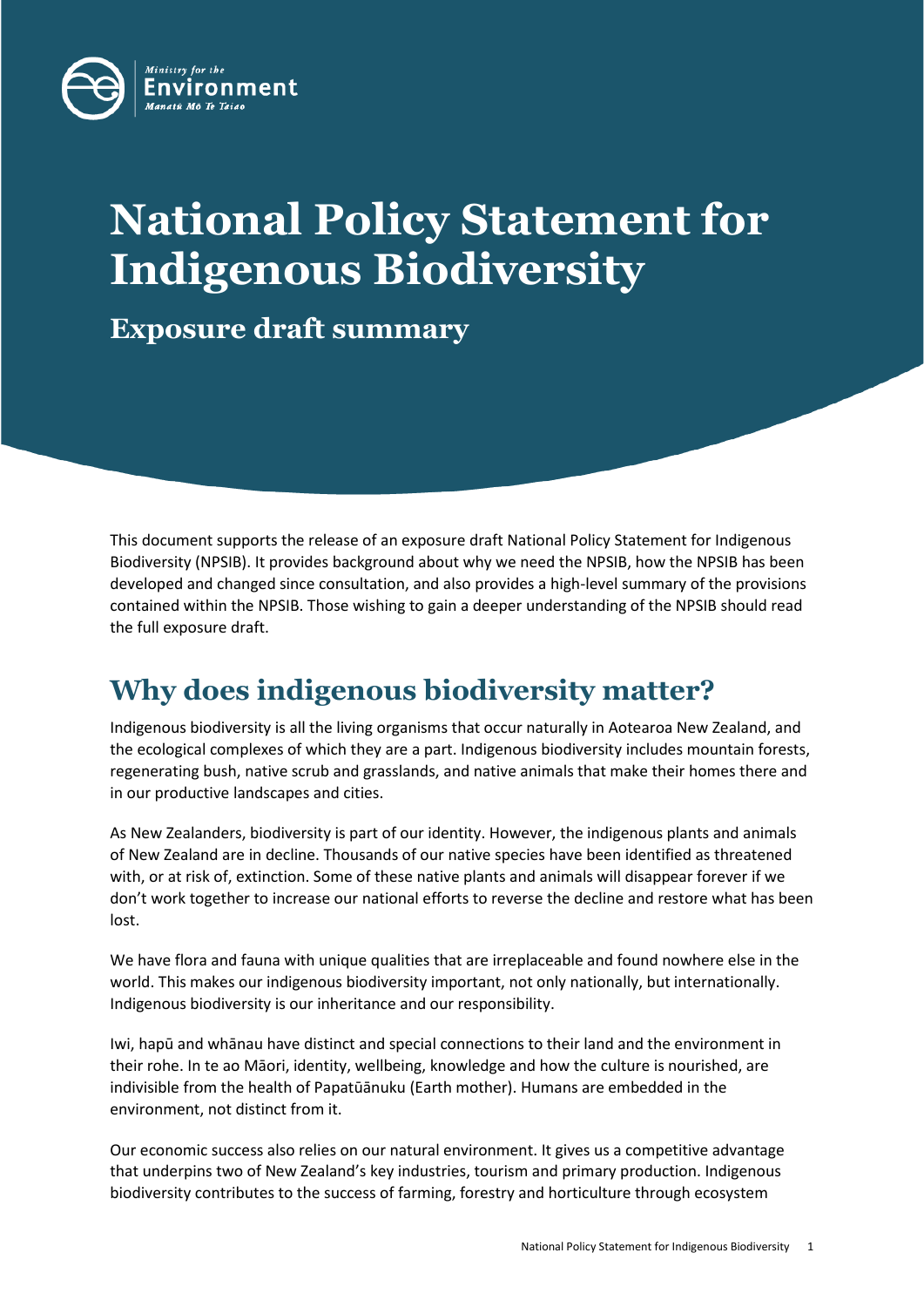services such as clean water, nutrient cycling, pollination, and protection from flooding. Safeguarding ecosystems and the services they provide is important for our future prosperity. Maintaining indigenous biodiversity and promoting its restoration has a positive impact on climate change adaption and mitigation.

### **The need for a National Policy Statement**

The Resource Management Act 1991 (RMA) provides the main framework for maintaining and protecting indigenous biodiversity from adverse effects on private land (through sections 5, 6, 7, 30 and 31).

However, these provisions don't provide detailed direction and are often subject to different interpretation, application and monitoring by councils. This has led to repeat litigation costs, confusion, uncertainty and an undervaluing of biodiversity in decision making. We continue to lose our indigenous biodiversity and taonga – regardless of current efforts to protect and restore them.

The objective of the NPSIB is to protect, maintain and restore indigenous biodiversity in a way that:

- a) recognises tangata whenua as kaitiaki, and people and communities as stewards, of indigenous biodiversity; and
- b) provides for the social, economic and cultural wellbeing of people and communities, now and into the future.

Managing Significant Natural Areas (SNAs) and other provisions in the NPSIB will ensure indigenous biodiversity is maintained overall, including no reductions in:

- the size of populations of indigenous species
- indigenous species occupancy across their natural range
- the properties and function of ecosystems and habitats
- the full range and extent of ecosystems and habitats
- connectivity between, and buffering around, ecosystems
- the resilience and adaptability of ecosystems.

The NPSIB is consistent with the purpose of the RMA, which is to promote the sustainable management of natural and physical resources. The NPSIB contains provisions which require:

- the identification of SNAs, consistently and comprehensively, using a set of ecological criteria which are well known to councils already. This will follow a robust process which involves partnering with landowners early, and the transparent sharing of information
- landowners to be recognised as stewards, and tangata whenua as kaitiaki, of indigenous biodiversity
- a nationally clear and consistent approach for managing and protecting indigenous biodiversity, which provides certainty and supports landowners' efforts to protect indigenous biodiversity
- a management approach for protecting SNAs focussed on managing the adverse effects of new subdivision, use and development
- existing uses to be provided for, where appropriate
- a consenting pathway for specific new uses where effects on indigenous biodiversity can be managed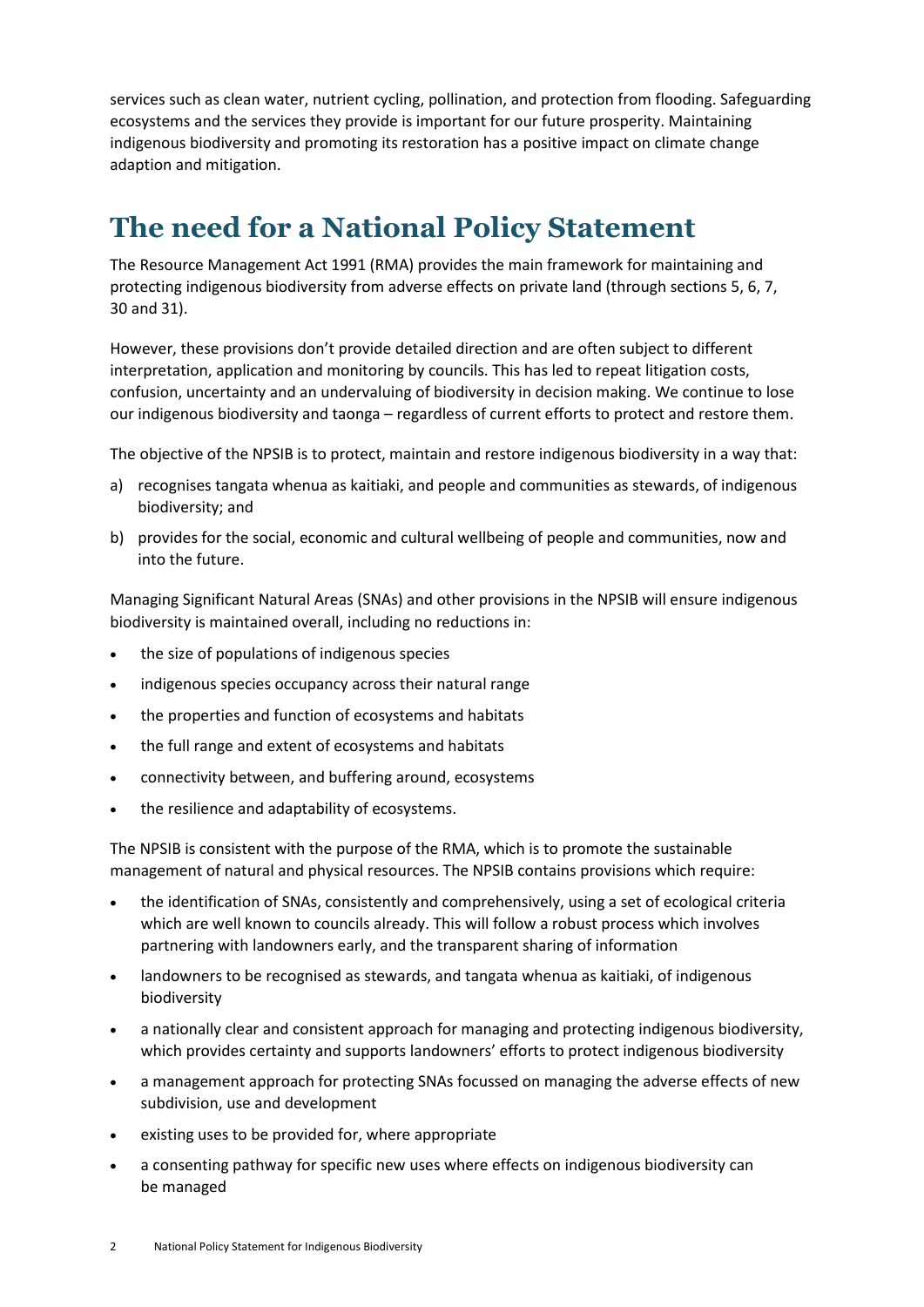- councils to work together with tangata whenua to identify and protect taonga species to the extent that tangata whenua would like this to occur
- the establishment of a more flexible regime for use and development of Māori land. This includes direction for councils to work in partnership with Māori landowners when developing resource management provisions to maintain and restore indigenous biodiversity and enable development and papakāinga (housing).

### **Creating a National Policy Statement**

The need for a National Policy Statement for Indigenous Biodiversity has been recognised since as early as 2000. The most recent attempt to create a National Policy Statement was in 2011, but was not progressed due to a lack of stakeholder agreement.

The first draft of the current proposed NPSIB was developed by the Biodiversity Collaborative Group between March 2017 and October 2018. The group comprised Forest and Bird, Federated Farmers, an iwi advisor to the Iwi Chairs' Forum, New Zealand Forest Owners' Association, Environmental Defence Society, and infrastructure industries.

The Ministry for the Environment and the Department of Conservation have worked together to further develop the Biodiversity Collaborative Group's draft National Policy Statement.

### **Changes to the proposed NPSIB from feedback**

Consultation was held on a proposed NPSIB between November 2019 and March 2020, including two series of nationwide hui. During this time, over 7000 submissions were received with a majority supporting the intent of the NPSIB. Support for the policy outlined that it will:

- help address the decline in indigenous biodiversity in New Zealand
- clarify council responsibilities for implementing section 6(c) of the RMA, which requires the protection of areas of significant indigenous vegetation and significant habitats of indigenous fauna
- likely increase the ability of tangata whenua to exercise their rights as kaitiaki.

Read the [summary of the submissions.](https://environment.govt.nz/publications/he-kura-koiora-i-hokia-a-proposed-national-policy-statement-for-indigenous-biodiversity-summary-of-submissions/)

Changes have been made to the proposed NPSIB in response to public consultation, what we heard at hui, and the submissions received. Changes were made as a result of specific submitter concerns about certain policies as well as to better translate original policy direction. This has culminated in the creation of the Draft National Policy Statement for Indigenous Biodiversity exposure draft which has been publicly released.

Changes have been made in response to feedback to ensure that the NPSIB:

- adequately provides for activities which are important for peoples' economic wellbeing, such as farming, forestry and the provision of infrastructure and energy
- identifies indigenous biodiversity which is significant, and clearly outlines the process for managing effects on it without requiring SNAs to be split into 'high' and 'medium' categories
- recognises tangata whenua as kaitiaki and allows for development of Māori land in partnership with tangata whenua, including Māori landowners
- outlines management for geothermal areas and public land which previously only had placeholders.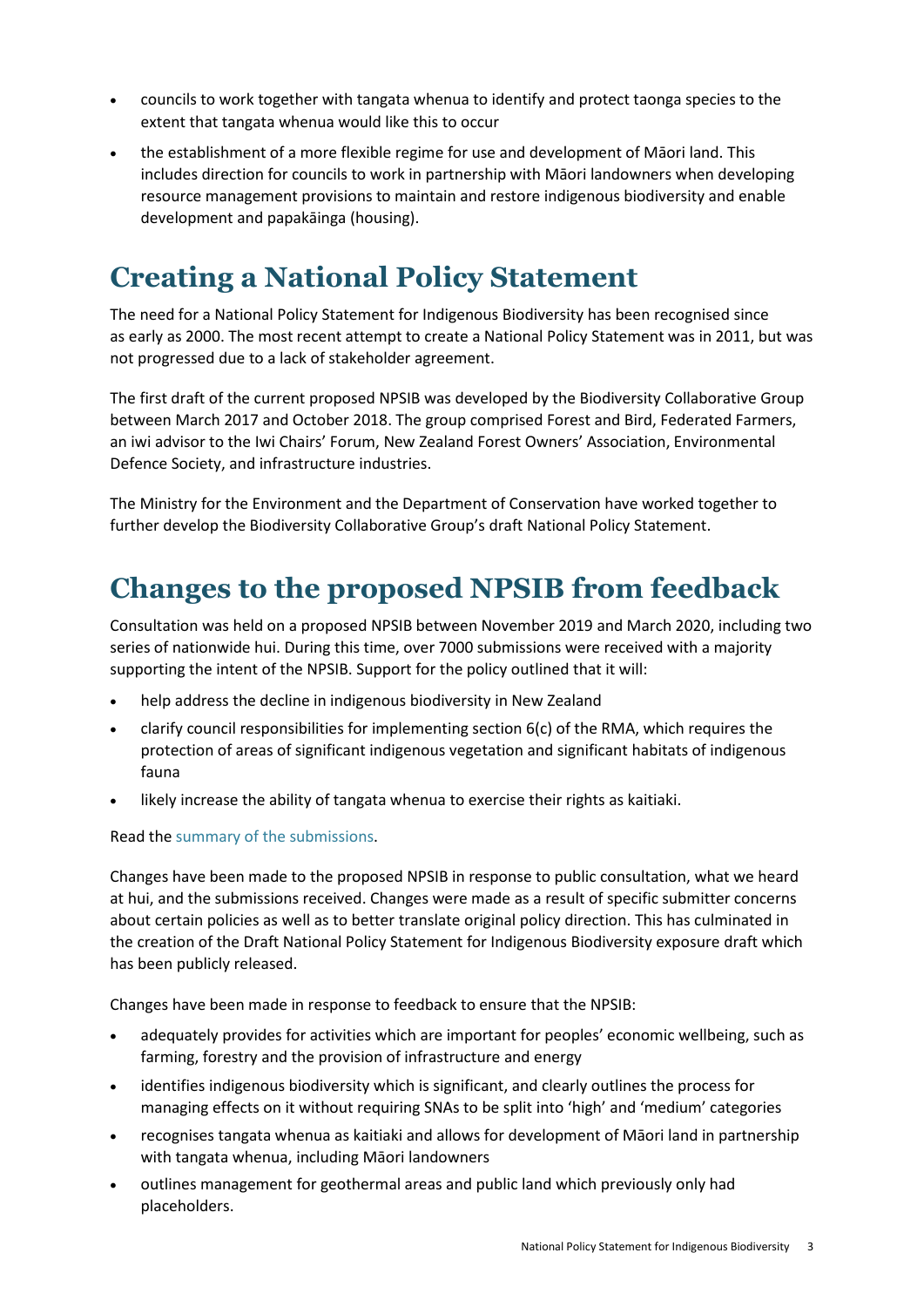## **Policy summary**

#### **Te Rito o te Harakeke**

The NPSIB has Te Rito o te Harakeke as a fundamental concept to achieve an integrated and holistic approach to maintaining indigenous biodiversity. Te Rito o te Harakeke refers to the need to maintain the integrity of indigenous biodiversity. It recognises the intrinsic value and mauri of indigenous biodiversity as well as people's connections and relationships with it.

It recognises that our health and wellbeing are dependent on the health and wellbeing of indigenous biodiversity and that in return we have a responsibility to care for our indigenous biodiversity. It acknowledges the web of interconnectedness between indigenous species, ecosystems, the wider environment, and the community.

It acknowledges the status of iwi and hapū as kaitiaki in their rohe and the central role they have in protecting our indigenous biodiversity. It connects to all parts of the NPSIB and how it would be implemented by councils and communities on the ground.

Councils will work with tangata whenua to develop a local approach for giving effect to Te Rito o te Harakeke, identifying and protecting taonga species, and recognising te ao Māori in biodiversity management.

#### **All land tenures are covered**

The NPSIB will affect the management of biodiversity on all types of land including public, private and Māori land. Much of New Zealand's indigenous biodiversity is on privately owned and managed land.

This includes ecosystems that are poorly, if at all, represented within public conservation land, such as lowland ecosystems. The NPSIB seeks actions from councils and landowners to show the vital role we all play in ensuring indigenous biodiversity is maintained.

Many farmers and other landowners all over the country are already doing outstanding work either voluntarily, in partnership with organisations such as the Queen Elizabeth II Trust (QEII) and Ngā Whenua Rāhui, or in partnership with their local council. Partnering with organisations such as QEII allows landowners to protect land with important biodiversity values through legal covenants in perpetuity, regardless of future changes in ownership. These covenants are similar to SNAs identified through the NPSIB, but there are some key differences. Covenants:

- may be used to help protect significant natural areas, but can also protect cultural values
- can protect biodiversity which is not yet significant, but has potential to be
- have strict restrictions on future use and development
- frequently require fencing and pest control.

Partnerships and collaboration between landowners, tangata whenua, communities, councils and public agencies is critical to the success of this National Policy Statement.

Regional councils will need to implement regional biodiversity strategies from mountains to seas to align communities behind a shared set of priorities and provide a strong link to [Te Mana o te Taiao](https://www.doc.govt.nz/nature/biodiversity/aotearoa-new-zealand-biodiversity-strategy/)  – [Aotearoa New Zealand Biodiversity Strategy](https://www.doc.govt.nz/nature/biodiversity/aotearoa-new-zealand-biodiversity-strategy/) 2020.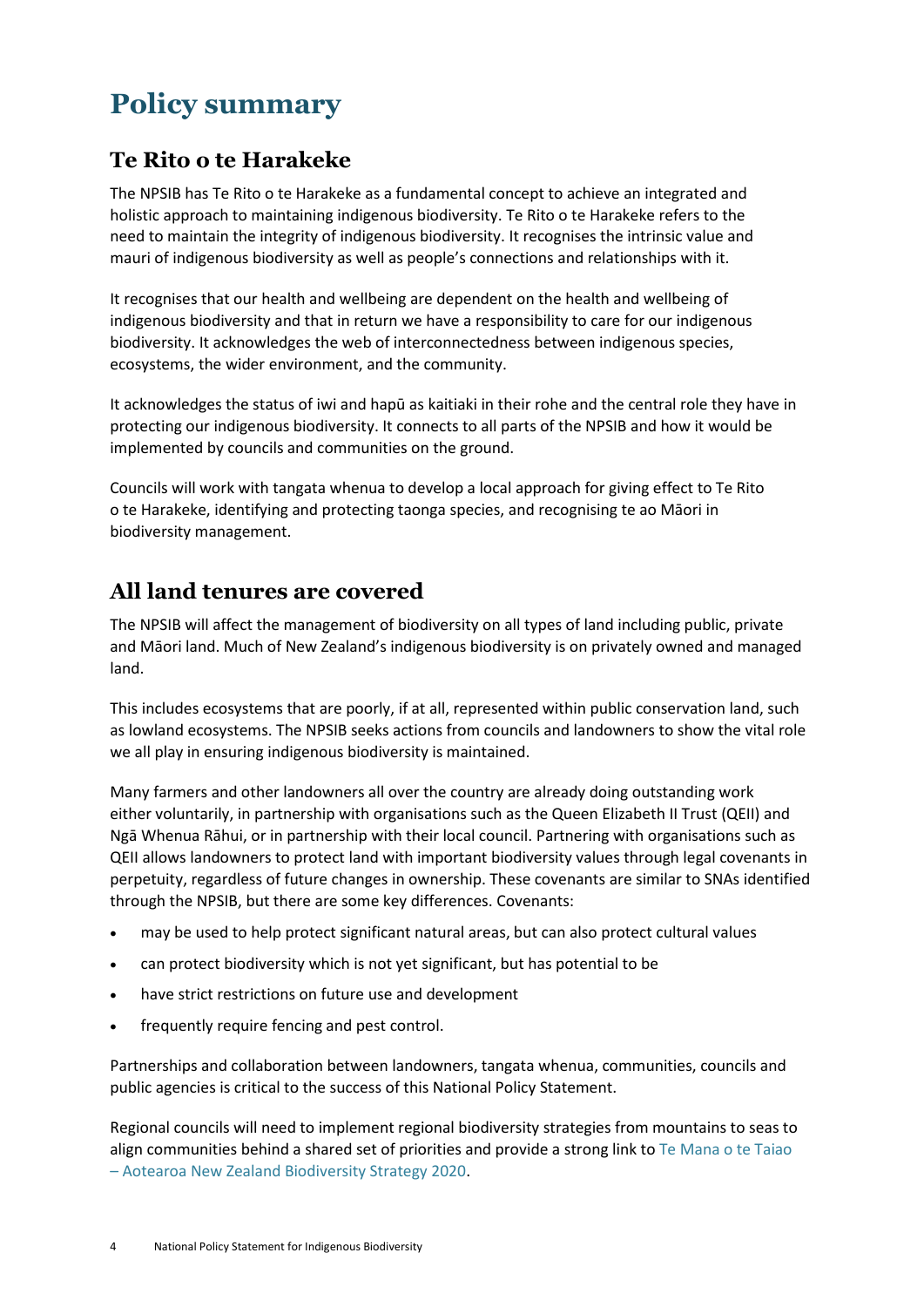#### **Significant Natural Areas**

The NPSIB requires councils to consistently identify areas with significant vegetation and habitats of significant indigenous fauna. Councils will need to manage their protection through regional and district plans, and consent processes under the RMA. The intent of these provisions is not to identify all indigenous biodiversity but to ensure the indigenous biodiversity that is most significant and precious is identified and protected.

SNAs would be identified by councils and ecologists working with landowners, using standard significance criteria outlined in the NPSIB and which are already widely used by councils. The NPSIB includes principles for councils to follow when identifying SNAs, such as: partnership and transparency. Councils will need to be clear about how information will be used, involve landowners early in the process, and outline support that is available to those with SNAs.

The NPSIB includes provisions to avoid and manage adverse effects from new activities that impact on the identified Significant Natural Areas. The intent is not to stop any new development from occurring, but to ensure that new uses and developments are able to avoid and manage any adverse effects they may have on significant indigenous biodiversity.

#### **Identified taonga species**

Previously there has not been a clear RMA process for hapū and iwi to proactively identify their kaitiaki responsibility to taonga species and ecosystems. The NPSIB sets out a framework to enable councils and tangata whenua to work together to identify ecological taonga by describing and mapping, or simply describing the taonga and its values. They can then work together to develop appropriate management controls which involve tangata whenua in managing these taonga to the extent they wish to be involved.

It is up to tangata whenua to determine at each stage of the process the extent of information provided, or its inclusion in plans. The NPSB also requires councils to develop processes to manage information provided about taonga species and to ensure confidentiality where required. Provision is made for the sustainable customary use of identified taonga species according to tikanga and consistent with their protection.

#### **Other important biodiversity**

Indigenous biodiversity that exists outside of SNAs is also important. Councils will be required to maintain indigenous biodiversity and manage adverse effects of new activities on indigenous biodiversity outside of SNAs.

The NPSIB also requires regional councils to record areas outside of SNAs that are highly mobile fauna areas, working together with tangata whenua, territorial authorities, and the Department of Conservation. This will increase knowledge of specified highly mobile fauna which are often difficult to detect, or only spend certain parts of the year in an area, but are threatened or at risk and impacted by land-use activities.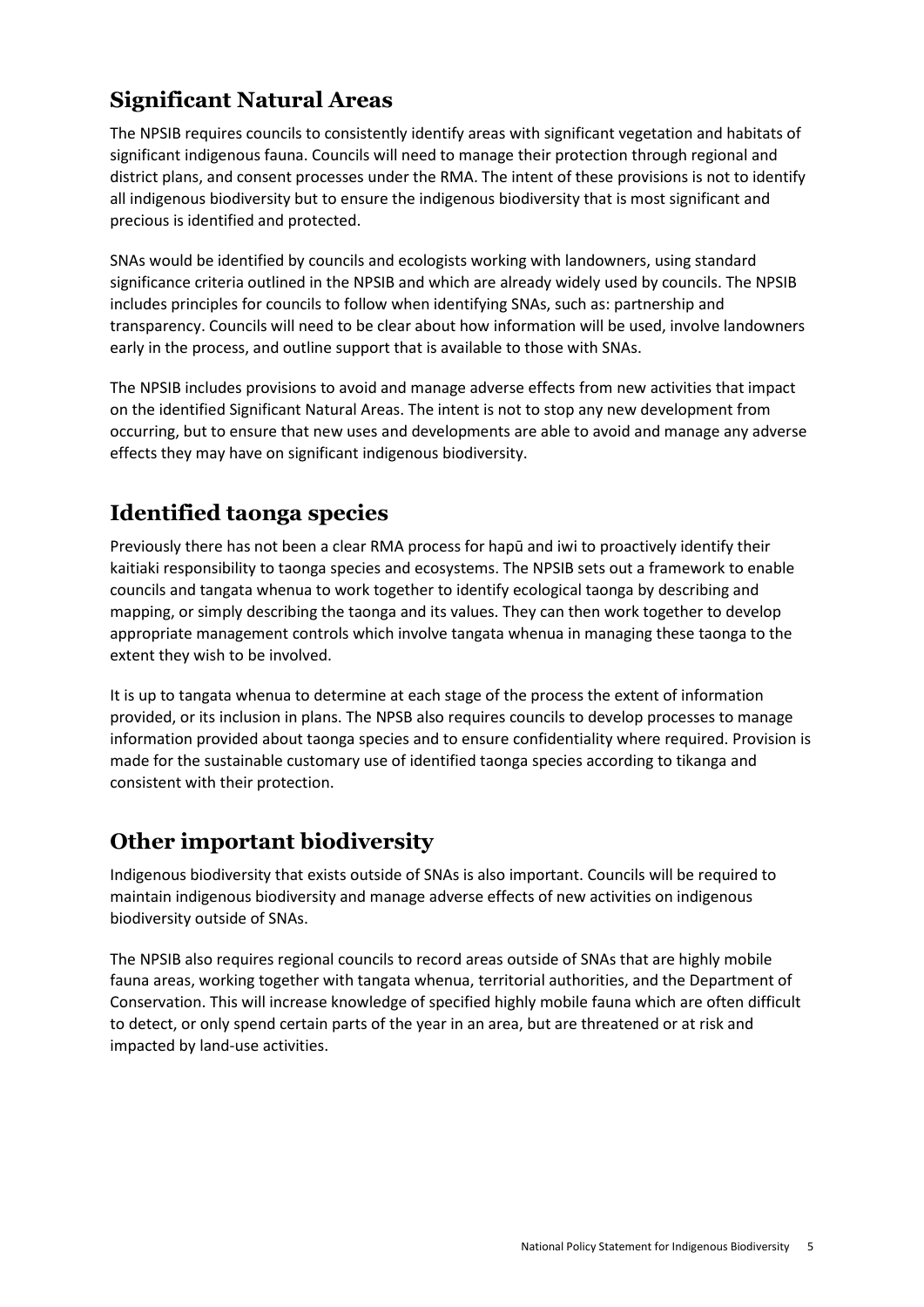#### **Managing particular land-use activities**

For the following activities, the NPSIB has some specific management approaches that are different from SNAs in general.

For pastoral farming, some areas may be identified as SNAs (eg, gullies with indigenous forest, shrubland remnants, and grasslands with threatened species present). Farming will continue and councils will work with landholders to advise and support them on how to best manage SNAs to protect their values. Where maintenance of improved pasture is required, it will be able to continue within some parameters.

Some areas in plantation forests also have the potential to be identified as SNAs, as threatened or at-risk fauna may establish populations in these plantations. These areas of the productive forest must then be managed over the course of consecutive rotations so populations of these threatened or at-risk species are maintained. This ensures harvest is still able to occur. Areas of indigenous vegetation that are within the bounds of a plantation forest but do not constitute part of the harvestable forest and have been identified as SNAs, must be managed according to the standard SNA management approach.

Māori land, which includes treaty settlement land, has specific management provisions for local authorities to work in partnership with tangata whenua and Māori landowners to develop objectives, policies and rules which balance the maintenance and protection of indigenous biodiversity on Māori land, with the development of that land. This recognises the historic limitations to development on this land, as well as the prevalence of existing indigenous biodiversity on Māori land. However, these provisions do not apply to land that is also subject to legislation to protect indigenous biodiversity such as the Reserves Act 1977 or the National Parks Act 1980.

Mining and aggregate activities, as well as specified infrastructure, have a more permissive effects management regime which recognises their importance as an economic activity, as well as the fact they are often locationally constrained.

Geothermal SNAs also have a specific management regime. Councils will be required to develop plan provisions that provide a level of protection for a geothermal SNA that reflects the vulnerability of a geothermal SNA to use and development, or that reflects geothermal system classification where councils already have this management approach in place.

#### **Restoring indigenous biodiversity**

Restoration is an important part of maintaining New Zealand's indigenous biodiversity. Some ecosystems in New Zealand have suffered so much loss the only way they can be maintained is through restoration and reconstruction. In 2014, there were 71 identified rare ecosystems, with 45 of them threatened with collapse. Wetlands are now only about 10 per cent of their pre-human extent.

The NPSIB will require councils to promote restoration of degraded SNAs, threatened and rare ecosystems, important buffering or connectivity areas, wetlands, urban areas or other areas that align with national priorities.